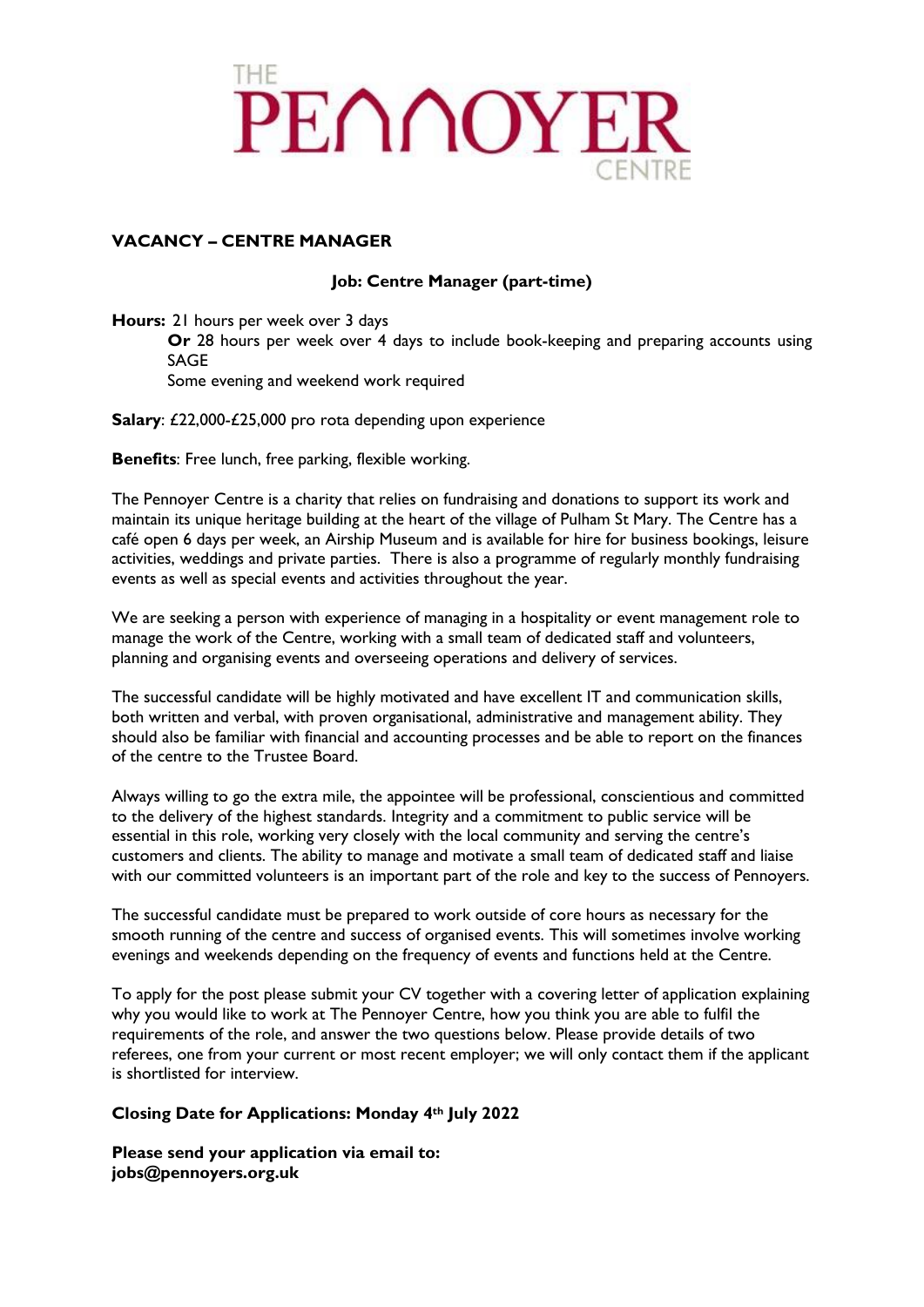We would also like you to write a brief response to the following questions:

| Question | Quality                                                                                                                                                                                                                                                             |
|----------|---------------------------------------------------------------------------------------------------------------------------------------------------------------------------------------------------------------------------------------------------------------------|
|          | Please detail your assessment of the key issues that you might face in the role and<br>your approach to resolving them. Please tell us what extra skills or innovative ideas<br>you could bring to the role that could benefit the charity. [Word limit 500]        |
|          | It is expected as a minimum that the answer will demonstrate:<br>• a sound understanding of some of the challenges of the role and a clear link<br>between these and the proposed actions to address them<br>· an ability to write well and to convey ideas clearly |

| Question | <b>Experience, Skills and Knowledge</b>                                         |
|----------|---------------------------------------------------------------------------------|
|          | Please detail how you have used your experience, skills and knowledge in an     |
|          | organisation with a similar nature to this requirement. [Word limit 500]        |
|          | It is expected as a minimum that the answer provides:                           |
|          | • key examples of previous work in a hospitality or customer service management |
|          | role including staff management                                                 |
|          | • experience of working with volunteers                                         |
|          | • experience of developing and delivering successful events                     |
|          | · an example of where you have 'gone the extra mile' to achieve a successful    |
|          | outcome                                                                         |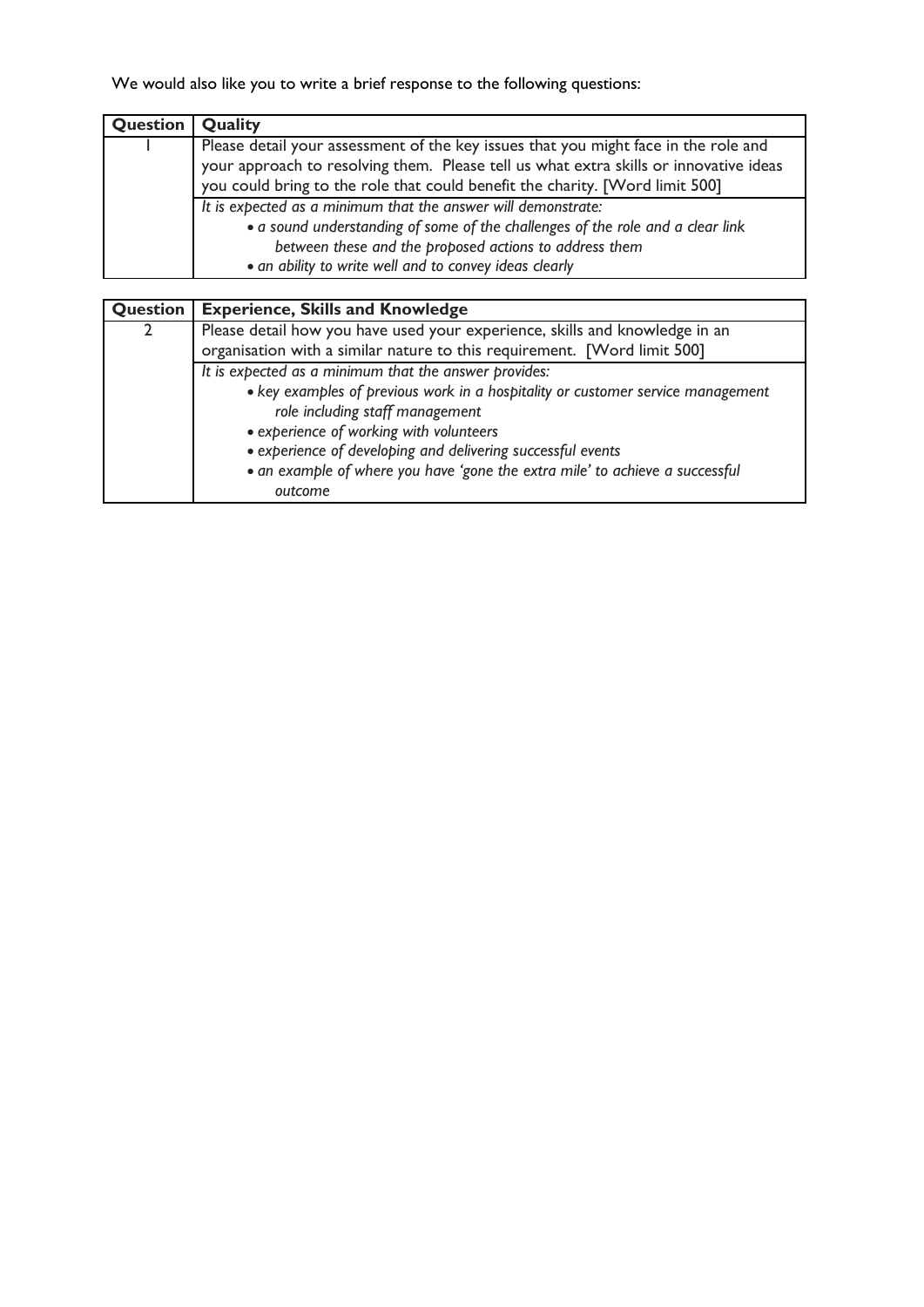# PENNOYER

# **Job Description – Centre Manager**

| Job title:                    | Centre Manager (part-time)                                                                                                              |  |  |
|-------------------------------|-----------------------------------------------------------------------------------------------------------------------------------------|--|--|
| <b>Job Purpose:</b>           | Manage the Pennoyer Centre ensuring it operates professionally, efficiently and                                                         |  |  |
|                               | viably to provide excellent service to its customers, clients and the community                                                         |  |  |
| <b>Reporting to:</b>          | A board of Trustees sets the strategic direction and has oversight of the                                                               |  |  |
|                               | operation of the Centre. Day-to-day reporting will be through the Chair of                                                              |  |  |
|                               | <b>Trustees</b>                                                                                                                         |  |  |
| <b>Hours of Work:</b>         | 21 hours per week over 3 days                                                                                                           |  |  |
|                               | Or 28 hours per week over 4 days to include book-keeping and preparing                                                                  |  |  |
|                               | accounts using SAGE                                                                                                                     |  |  |
|                               | Some evening and weekend work required                                                                                                  |  |  |
| <b>Benefits</b>               | Free lunch on working days, free parking                                                                                                |  |  |
| <b>Salary Range:</b>          | £22,000-£25,000 pro rata                                                                                                                |  |  |
| <b>Main Responsibilities:</b> | Manage the Centre, the staff, volunteers and the building ensuring the<br>$\bullet$<br>fulfilment of the Centre's charitable objectives |  |  |
|                               | Act as line manager for all staff, encouraging commitment to Pennoyer's                                                                 |  |  |
|                               | ethos, monitoring performance and ensuring appropriate training is                                                                      |  |  |
|                               | carried out                                                                                                                             |  |  |
|                               | Carry out all necessary administrative and financial procedures for the<br>$\bullet$                                                    |  |  |
|                               | efficient and compliant operation of the Centre and report on                                                                           |  |  |
|                               | performance of all aspects of the Centre to Trustees                                                                                    |  |  |
|                               | Working with the Trustees to set annual budgets and monitor                                                                             |  |  |
|                               | performance and report against these budgets                                                                                            |  |  |
|                               | Manage cash handling. invoicing, debt management, ordering supplies,                                                                    |  |  |
|                               | dealing with suppliers and ensuring value for money, making and                                                                         |  |  |
|                               | recording payments and effective stock management                                                                                       |  |  |
|                               | Manage the operation of the café, ensuring its viability and the highest<br>level of customer satisfaction and manage the EPOS system   |  |  |
|                               | Working closely with the Assistant Manager and Senior Café Assistant,                                                                   |  |  |
|                               | oversee organisation of café including staff rotas and menus                                                                            |  |  |
|                               | Identify new opportunities for fundraising events and in liaison with the                                                               |  |  |
|                               | Assistant Manager, oversee the planning of the annual calendar of                                                                       |  |  |
|                               | events to ensure effective implementation of all activities, fundraising                                                                |  |  |
|                               | events, business bookings and private functions                                                                                         |  |  |
|                               | Work with Assistant Manager to ensure activities and events are                                                                         |  |  |
|                               | effectively promoted through print and social media and that the                                                                        |  |  |
|                               | website is up to date and engaging                                                                                                      |  |  |
|                               | Promote use of the building by local businesses, community groups and                                                                   |  |  |
|                               | local residents using print and social media                                                                                            |  |  |
|                               | Manage the heritage building to ensure it is properly maintained and                                                                    |  |  |
|                               | regular servicing is carried out as required                                                                                            |  |  |
|                               | Liaise with volunteers to support and encourage their contribution to                                                                   |  |  |
|                               | the work of the Centre                                                                                                                  |  |  |
|                               | Ensure compliance with legal, licensing, health and safety and hygiene                                                                  |  |  |
|                               | requirements at all times                                                                                                               |  |  |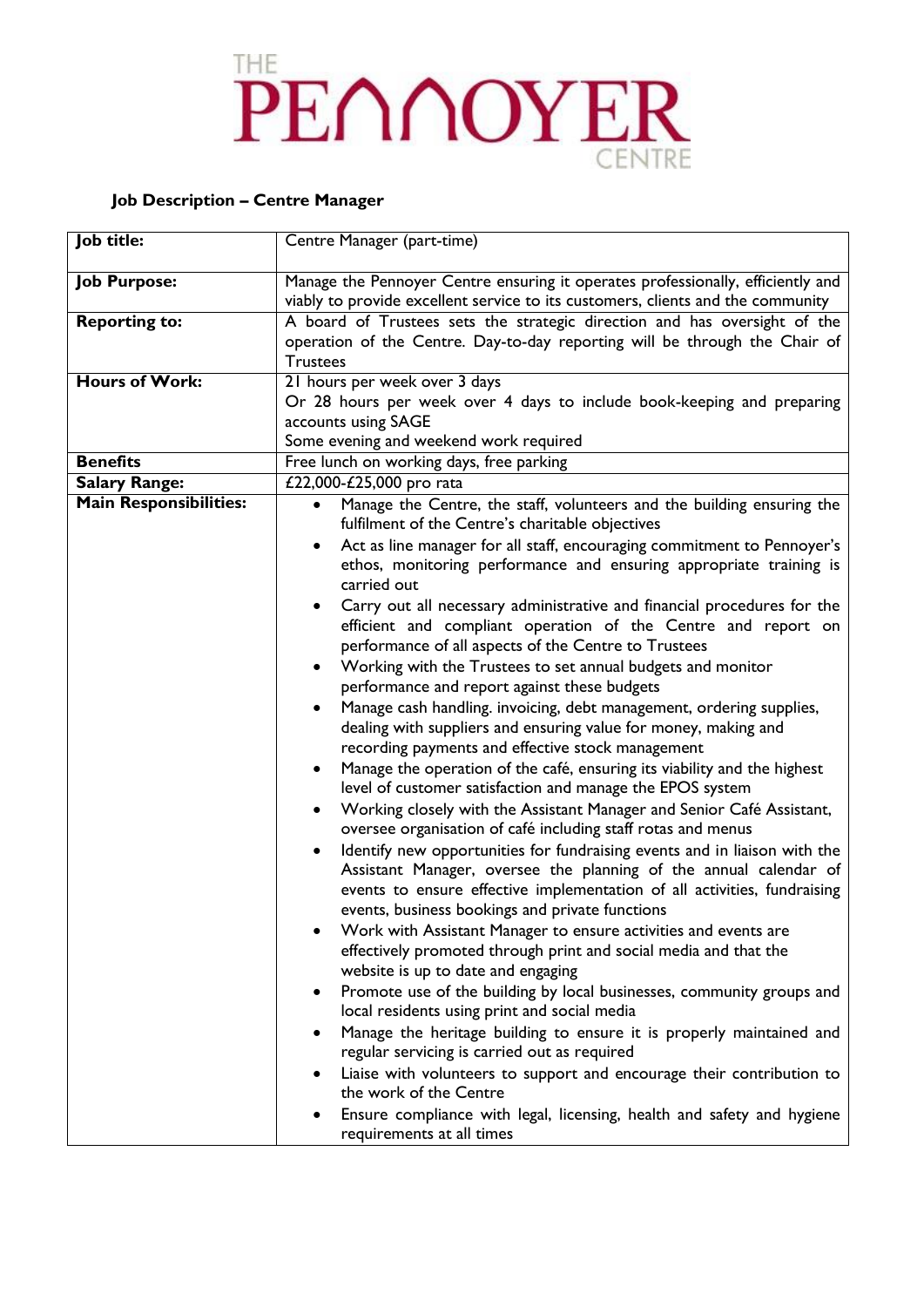# **Person Specification:**

|                                      | <b>Essential</b>                                                                                                                                                                                                                                                                                                                                                                                                                                                                                                                                                                                                                                                                                                                             | <b>Desirable</b>                                                                                                                                                                                                                                                                      |
|--------------------------------------|----------------------------------------------------------------------------------------------------------------------------------------------------------------------------------------------------------------------------------------------------------------------------------------------------------------------------------------------------------------------------------------------------------------------------------------------------------------------------------------------------------------------------------------------------------------------------------------------------------------------------------------------------------------------------------------------------------------------------------------------|---------------------------------------------------------------------------------------------------------------------------------------------------------------------------------------------------------------------------------------------------------------------------------------|
| Qualifications                       | Educated to GCSE A level or equivalent inc. GCSE                                                                                                                                                                                                                                                                                                                                                                                                                                                                                                                                                                                                                                                                                             | <b>BTEC Business Administration</b>                                                                                                                                                                                                                                                   |
|                                      | Maths and English                                                                                                                                                                                                                                                                                                                                                                                                                                                                                                                                                                                                                                                                                                                            | or equivalent qualifications                                                                                                                                                                                                                                                          |
| <b>Previous</b><br>experience:       | Previous experience working in a hospitality or<br>٠<br>customer-service management role<br>Previous experience in managing and<br>٠<br>motivating staff<br>Experience of managing cash and making online<br>٠<br>payments<br>Experience of reporting on business<br>$\bullet$<br>performance and making recommendations for<br>improvements                                                                                                                                                                                                                                                                                                                                                                                                 | Experience working in a<br>charitable or not-for-profit<br>organisation<br>Experience of managing a<br>$\bullet$<br>café and/or bar.<br>Book-keeping experience,<br>knowledge of SAGE<br>accounting and payroll<br>package<br><b>Experience of using EPOS</b><br>$\bullet$<br>systems |
| <b>Skills:</b>                       | Excellent communication skills, both written<br>$\bullet$<br>and verbal<br>Proven organisational, administrative and<br>$\bullet$<br>financial management skills<br>Ability to motivate staff, organise teams and<br>٠<br>delegate as appropriate<br>Ability to work with people and foster good<br>$\bullet$<br>relationships with Trustees, staff and<br>volunteers<br>• Self-motivated and willing to go the extra mile<br>to deliver excellence<br>Understanding of the benefits and ability to use<br>$\bullet$<br>social media as a tool for raising the Centre's<br>profile and promoting events<br>Excellent IT skills with knowledge of MS Office<br>$\bullet$<br>(inc. Excel, Word, Outlook) and other<br>common software packages |                                                                                                                                                                                                                                                                                       |
| <b>Personal</b><br><b>Qualities:</b> | Professional, outgoing, enthusiastic and<br>٠<br>committed to delivery of highest standards<br>Excellent team player<br>٠<br>Supportive and courteous, giving<br>encouragement to colleagues and volunteers<br>Highly motivated, proactive and willing to<br>$\bullet$<br>embrace and promote change<br>Flexible and willing to work additional hours<br>$\bullet$<br>when necessary (including out of hours) to<br>support the Centre's activities                                                                                                                                                                                                                                                                                          | Willingness to learn,<br>undertake training and<br>develop new skills                                                                                                                                                                                                                 |